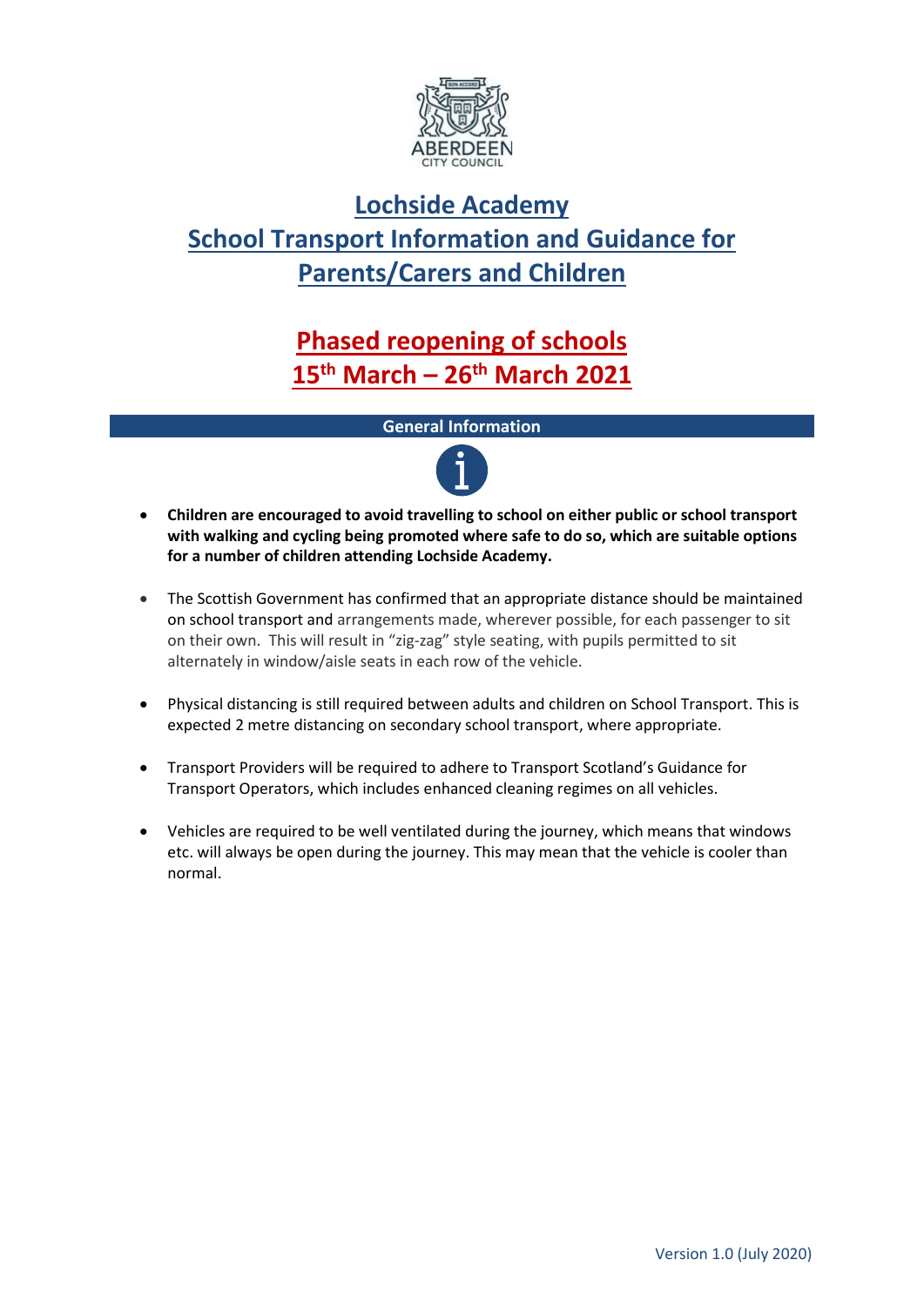# **Lochside Bus Services**



- Routes and timetables can be viewed at[: https://lochside.aberdeen.sch.uk/updated-bus](https://lochside.aberdeen.sch.uk/updated-bus-timetable-2019-20/)[timetable-2019-20/.](https://lochside.aberdeen.sch.uk/updated-bus-timetable-2019-20/)
- From **15th March 2021 to Friday 26th March 2021**, alternative timetables will operate Monday to Wednesday and the following variations to timetables will operate:

| <b>Service</b> | <b>Timetable</b> |
|----------------|------------------|
| 21A            | As normal        |
| 22A            | As normal        |
| 22C            | As normal        |
| 31             | As normal        |
| 181            | As normal        |
| 182            | As normal        |
| 183            | As normal        |

#### **Monday to Friday | Inbound Services (Home to School)**

#### **Monday to Wednesday | Outbound Services (School to Home)**

| <b>Service</b> | <b>Timetable</b>        | <b>Comments</b>                               |
|----------------|-------------------------|-----------------------------------------------|
| 21A            | <b>Will not operate</b> | Children are advised to utilise Service 3,    |
|                |                         | from Wellington Road.                         |
| 22A            | 1 vehicle will depart   | Children travelling at the end of the school  |
|                | at 11:15am              | day, or at other times are advised to utilise |
|                |                         | Service 3, from Wellington Road.              |
| 22C            | 2 vehicles will         | Children travelling at the end of the school  |
|                | depart at 11:15am       | day, or at other times are advised to utilise |
|                |                         | Service 3, from Wellington Road.              |
| 31             | <b>Will not operate</b> | Children are advised to utilise Service 3,    |
|                |                         | from Wellington Road.                         |
| 181            | 1 vehicle will depart   | Children travelling at the end of the school  |
|                | at 11:15am              | day, or at other times are advised to utilise |
|                |                         | Service 18, from Abbotswell Crescent at       |
|                |                         | Redmoss Road (children are advised to         |
|                |                         | walk along Redmoss Road to access the         |
|                |                         | bus stop).                                    |
| 182            | <b>Will not operate</b> | Children travelling at the end of the school  |
|                |                         | day, or at other times are advised to utilise |
|                |                         | Service 18, from Abbotswell Crescent at       |
|                |                         | Redmoss Road (children are advised to         |
|                |                         | walk along Redmoss Road to access the         |
|                |                         | bus stop).                                    |
| 183            | 1 vehicle will depart   | Children travelling at the end of the school  |
|                | at 11:15am              | day, or at other times are advised to utilise |
|                |                         | Service 18, from Abbotswell Crescent at       |
|                |                         | Redmoss Road (children are advised to         |
|                |                         | walk along Redmoss Road to access the         |
|                |                         | bus stop).                                    |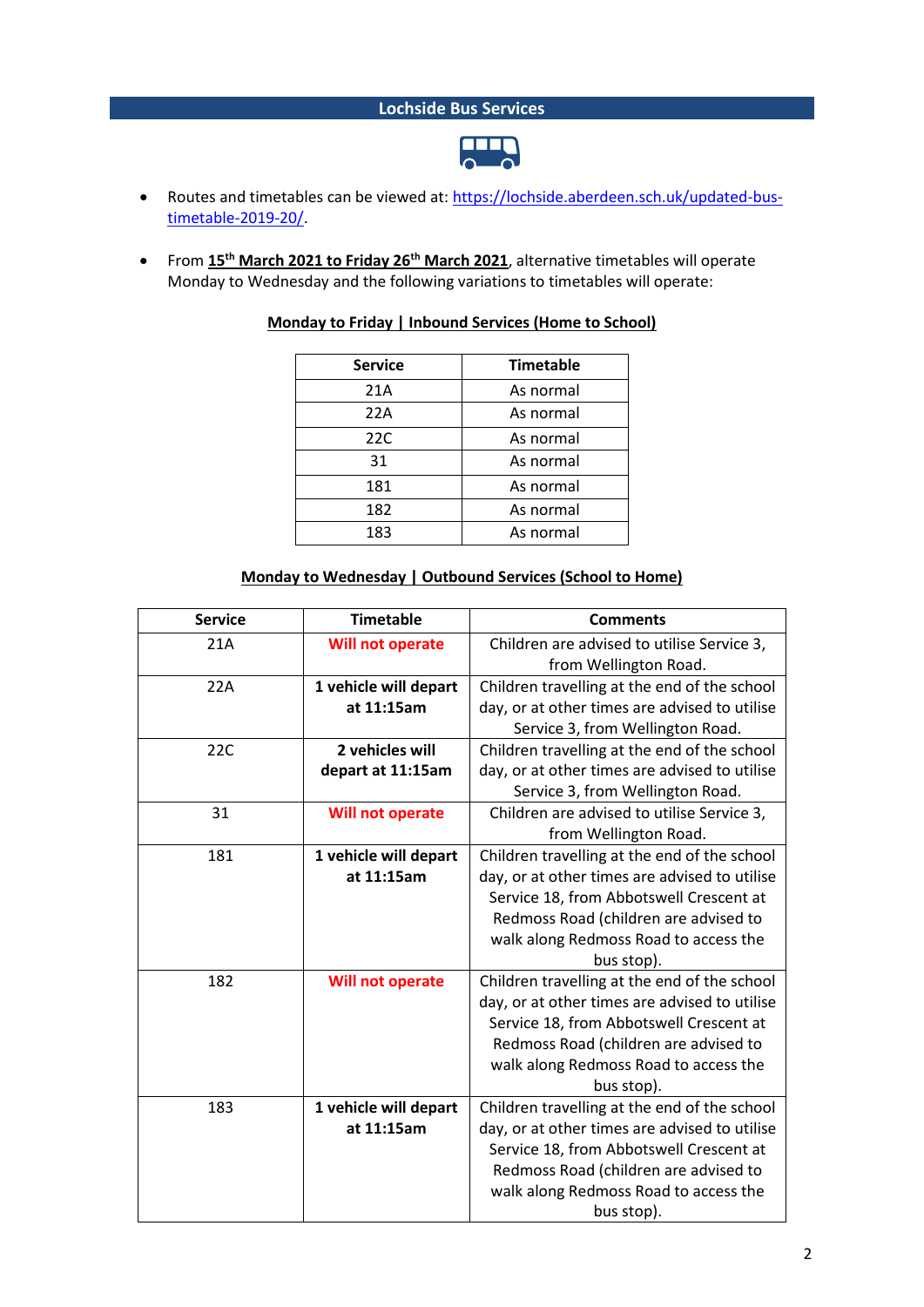# **Thursday to Friday | Outbound Services (School to Home)**

| <b>Service</b> | <b>Timetable</b> | <b>Comments</b>                                                                                                                                                                                      |
|----------------|------------------|------------------------------------------------------------------------------------------------------------------------------------------------------------------------------------------------------|
| 21A            | As normal        | Children travelling at other times are<br>advised to utilise Service 3, from<br>Wellington Road.                                                                                                     |
| 22A            | As normal        | Children travelling at other times are<br>advised to utilise Service 3, from<br>Wellington Road.                                                                                                     |
| 22C            | As normal        | Children travelling at other times are<br>advised to utilise Service 3, from<br>Wellington Road.                                                                                                     |
| 31             | As normal        | Children travelling at other times are<br>advised to utilise Service 3, from<br>Wellington Road.                                                                                                     |
| 181            | As normal        | Children travelling at other times are<br>advised to utilise Service 18, from<br>Abbotswell Crescent at Redmoss Road<br>(children are advised to walk along<br>Redmoss Road to access the bus stop). |
| 182            | As normal        | Children travelling at other times are<br>advised to utilise Service 18, from<br>Abbotswell Crescent at Redmoss Road<br>(children are advised to walk along<br>Redmoss Road to access the bus stop). |
| 183            | As normal        | Children travelling at other times are<br>advised to utilise Service 18, from<br>Abbotswell Crescent at Redmoss Road<br>(children are advised to walk along<br>Redmoss Road to access the bus stop). |

- The following school time services will continue to operate as local bus services; however these have been re-designated as school only services, which means only school children can travel on these services and no adults will be permitted to travel.
	- o 22A, Victoria Road Lochside Academy via Balnagask Road.
	- o 22C, Balnagask circle Lochside Academy, via Girdleness Road.
	- o 31, Victoria Bridge Lochside Academy.
	- o 21A, Cove/Charleston Lochside Academy.
	- o 181, Gardner Drive Lochside, via Cairngorm Drive.
	- o 182, Provost Watt Drive Lochside Academy, via Faulds Gate.
	- o 183, Provost Watt Drive Lochside Academy.
- The following services are open to the general public and as such children travelling on these services, at any time, must adhere to physical distancing requirements on public transport, more information can be viewed at: [https://www.transport.gov.scot/coronavirus-covid-](https://www.transport.gov.scot/coronavirus-covid-19/transport-transition-plan/advice-on-how-to-travel-safely/#section-63885)[19/transport-transition-plan/advice-on-how-to-travel-safely/#section-63885](https://www.transport.gov.scot/coronavirus-covid-19/transport-transition-plan/advice-on-how-to-travel-safely/#section-63885)
	- o 3, Mastrick Cove, via Victoria Bridge
	- o 18, Dyce Redmoss Road, via Provost Watt Drive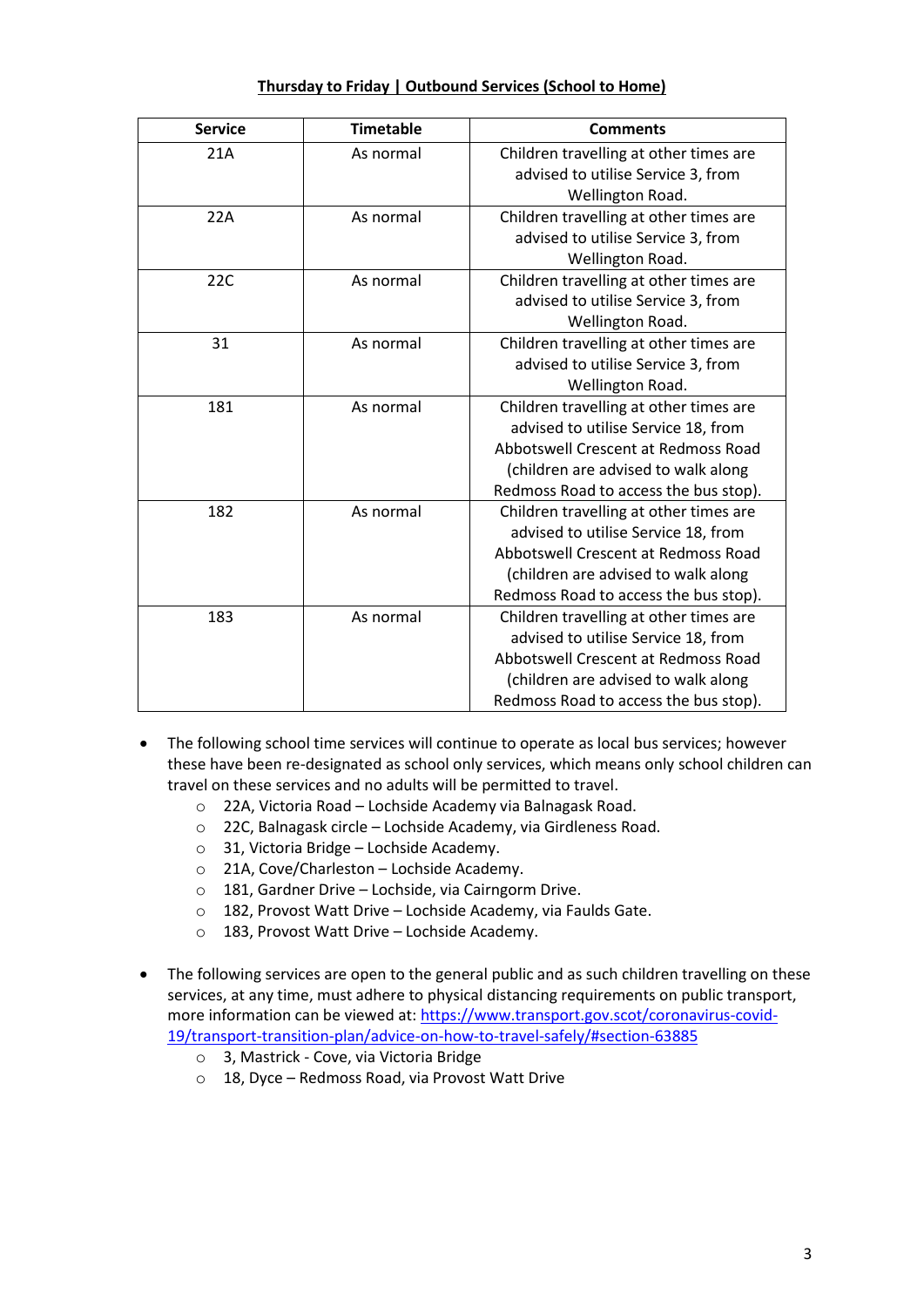#### **Bus Passes (applicable to Torry and Kincorth pupils only)**



- Bus passes loaded onto a pupil's Accord card are required to use the bus services. The bus pass can be loaded onto a pupils Accord card in school.
- Any children who have lost or damaged their Accord card since they were last in school should speak to the school office to arrange a replacement, in which case travel vouchers will be provided until the replacement Accord card has been received.

**Please make sure your child fully understands the following before travelling:**





# **Confirming Passenger can travel**

• Children should not travel if they or a member of their household are feeling unwell with symptoms of coronavirus (COVID-19) - a new, continuous cough or high temperature or a change in normal sense of taste or smell or are self-isolating on the advice of NHS contact tracing. Transport providers will decline access to transport if passengers are unwell.

# **Protect Yourself & Others**

# **Hygiene**

- **Please wash your hands or use hand sanitiser before AND after travelling.**
- Avoid touching eyes, nose and mouth with unwashed hands.
- Cover a cough or sneeze with a tissue, then throw the tissue in a bin. Alternatively, if you need to sneeze or cough, do so into the crook of your elbow.
- No eating or drinking should take place in the vehicle.
- For children who travel in wheelchairs, please ensuring wheelchairs are kept clean and touch points wiped down prior to travelling.
- Passengers will also be restricted on belongings which can be brought onto the vehicle and only essential items should travel with the child to school.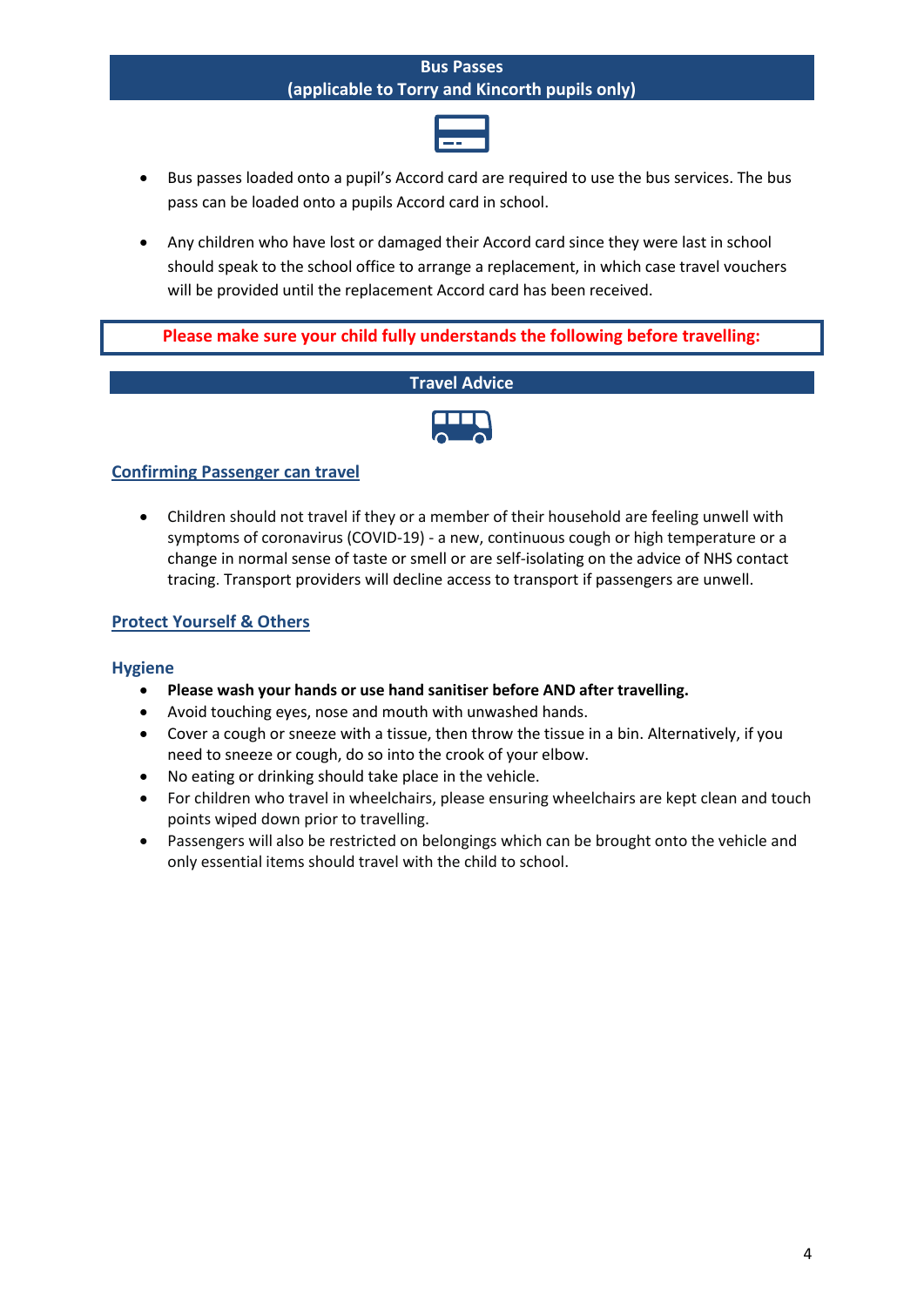## **Seating Arrangements**

- Children must follow directions and instructions given to them by Transport staff.
- Children should enter and exit the bus in an orderly manner.
- Children travelling on the vehicle should fill the vehicle from the rear first.
- Children should only sit on seats which are marked for use, to ensure appropriate physical distancing is adhered to and should take a seat quickly and remain seated in that seat until alighting. Where a bus does not have seat markers, a zig-zag arrangement will be in place where children should sit alternately in window/aisle seats in each row of the vehicle. For example:



#### **Behaviour**

- You should be on your best behaviour throughout your journey. Ensuring adherence to the measures in place for safe transportation. This is critical to ensure the safety and wellbeing of all passengers.
	- o **Please note:** 
		- Access to the existing school transport provision may be refused for children who persist in bad behaviour or do not follow the measures outlined in this guidance.
		- The school may also take disciplinary action against a child misbehaving on transport to and from school.
		- Transport Providers have the right to refuse to carry children, where they believe there is a risk to the safety of the other passengers.

#### **Face Coverings**



- Children using Public Transport services, such as those operated for Lochside Academy, should wear a face covering for the duration of all journeys, except for those for whom doing so would create a medical risk, including anxiety and has a clear medical condition confirmed by GP. The following should be followed, regarding the wearing of face coverings:
	- o Before putting on or removing the face covering, hands should be cleaned by washing with soap and water or hand sanitiser.
	- o Make sure the face covering is the right size to cover the nose, mouth and chin.
	- $\circ$  Where a child is wearing a disposable face covering, they should keep the covering on until they are in school/home and then dispose of the face covering as appropriate in the waste.
	- o Where a child is wearing a reusable face covering, they should keep the covering on until they are in school/home and then store the face covering appropriately. Reusable face coverings should be washed after each day of use in school at 60 degrees centigrade or in boiling water.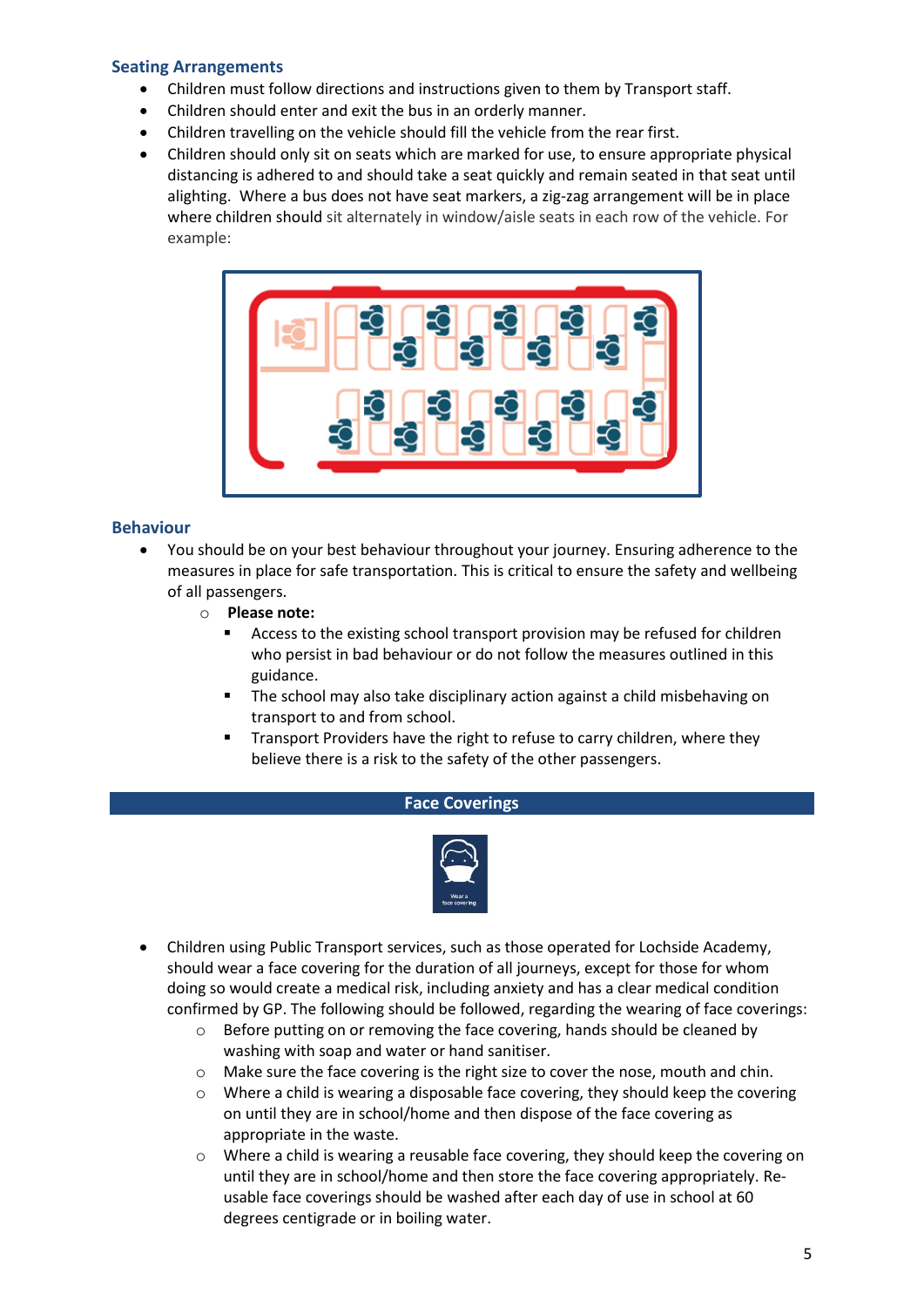- It is acknowledged that wearing face coverings will not be possible for all children. Children who are exempt may wish to carry an exemption card and a face covering exemption card can be found at: [http://exempt.scot/.](http://exempt.scot/)
- Drivers on these bus services will be behind a Perspex screen and as such will not be required to wear any face covering.

**Boarding/Alighting the vehicle**

# **Boarding the vehicle**

- At the bus stop, children should physically distance, where possible. The location of some stops may not allow for this. In this event stand safely away from each other as much as possible.
- As travel passes are in use, please ensure this is ready to use, wait and allow one person at a time on the bus whilst presenting your travel pass onto the card reader on the bus. Any children using vouchers, should pass these to the driver.
- Children should fill the vehicle from the rear.
- Children should take a seat as quickly as possible on boarding and remain seated in that seat until alighting.
- Children must follow directions and instructions given to them by Transport staff.

# **Alighting the vehicle**

- For alighting children should ring the bell, but please remain seated until the vehicle has come to a stop at the drop off point.
- Passengers should alight in an orderly manner.
- Once on the pavement move away from the vehicle immediately to allow others leave the vehicle.

# **Vehicle Cleaning**



- Transport Providers must have appropriate enhanced cleaning regimes in place and the details of these have been shared with the school transport team.
- The school transport team have provided guidance to support Transport providers in ensuring appropriate cleaning measures are in place, in line with public health guidelines.
- Transport providers have implemented relevant training for staff.
- Frequently touched surfaces will be cleaned quickly after each journey, wherever possible. This is especially important where vehicles are used for other purposes before and after transporting children to school. Enhanced cleaning will also take place at the end of each day.
- Frequently touched surfaces will be cleaned quickly after each journey, wherever possible. This is especially important where vehicles are used for other purposes before and after